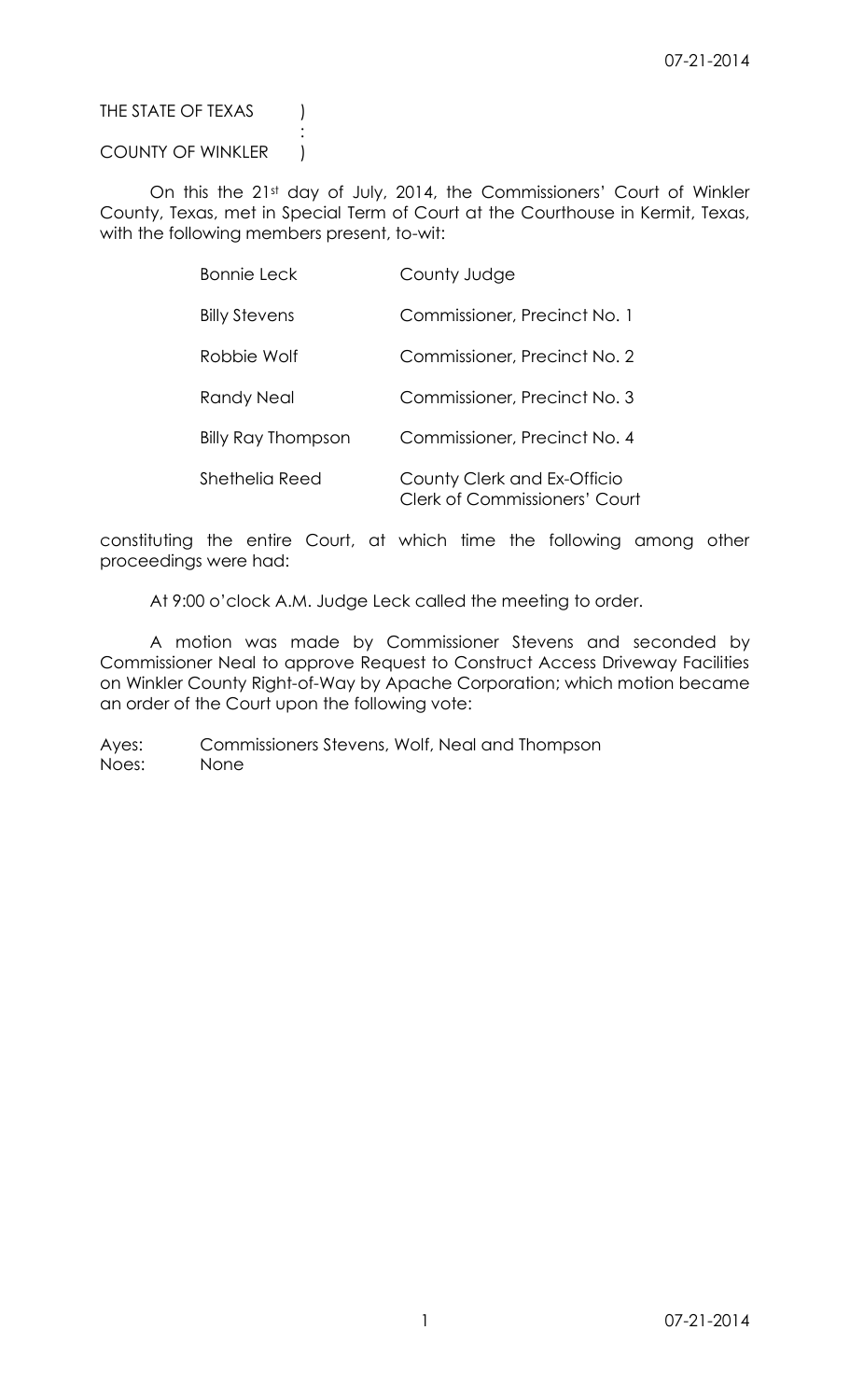## REQUEST TO CONSTRUCT ACCESS DRIVEWAY FACILITIES ON WINKLER COUNTY RIGHT OF WAY

The County of Winkler, State of Texas, hereinafter called the County, hereby authorizes APACHE CORPORATION, hereinafter called the Applicant, to construct access driveway in the county right of way abutting County Road 404, in County Commissioner Precinct Number 4, as shown on the attached sketch or plat, for the purpose of ingress/egress to a CATTLEGUARD INSTALLATION (type of facility).

| Name of Company APACHE CORPORATION                                |  |  |  |  |  |                                                               |  |  |  |     |
|-------------------------------------------------------------------|--|--|--|--|--|---------------------------------------------------------------|--|--|--|-----|
| Telephone Number (432) 527-3311 (Ext. 1485)<br>Agent HAROLD SWAIN |  |  |  |  |  |                                                               |  |  |  |     |
| Comments:                                                         |  |  |  |  |  | Request installation of fence line cattleguard for ingress to |  |  |  | new |
| wellsite                                                          |  |  |  |  |  |                                                               |  |  |  |     |

- 1. The Applicant hereby agrees to comply with the terms and conditions set forth in this permit for an access driveway on the county road right of way.
- 2. All construction and materials shall be subject to inspection and approval by the County Commissioner or Commissioners' Designee.
- 3. Maintenance of facilities constructed hereunder shall be the responsibility of the Applicant, and the County reserves the right to require any changes, maintenance or repairs as may be necessary to provide protection of life or property on or adjacent to the county road. Change in design will be made only with the written approval of the County.
- 4. The Applicant shall hold harmless and defend the County and it's duly appointed agents and employees against any action for personal injury or property damage
- 5. Except for regulatory and guide signs at county roads, the Applicant shall not erect any sign on or extending over any portion of the county right of way, and vehicle service fixtures such as fuel pumps, vendor stands or tanks shall be located at least twelve (12) feet from the right of way line to ensure that any vehicle services from these fixtures will not be in the county right of way.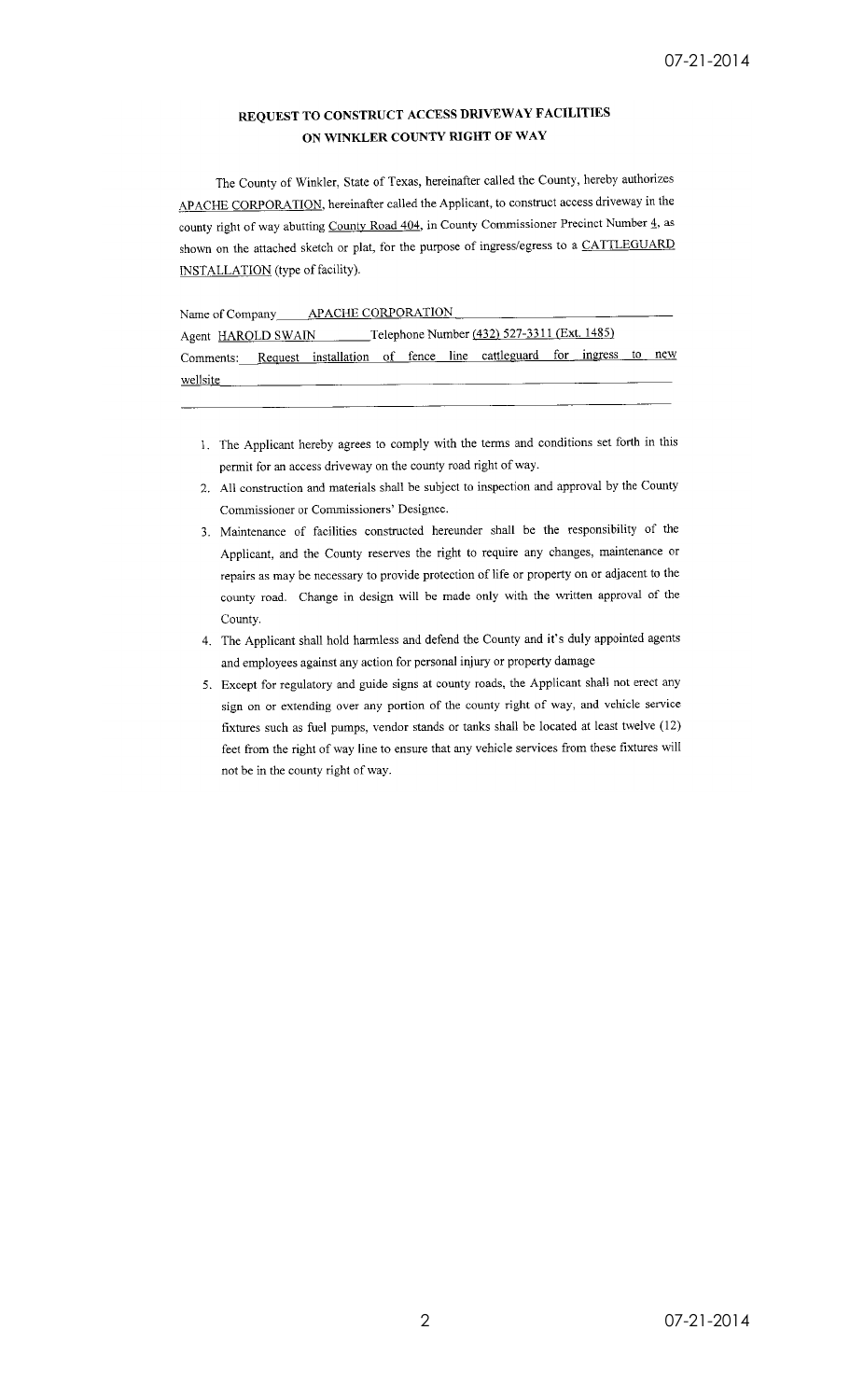- 6. The County reserves the right to require a new access driveway permit in the event of a material change in driveway traffic volume or vehicle types.
- 7. This permit will become null and void if the above referenced driveway facilities are not constructed within ninety (90) days from the issuance date of this permit.
- 8. Applicant shall have all underground utilities marked by contacting Texas Excavation Safety System at Dig-Tess (800) 344-8377 prior to installation. Installation will not occur unless markers are present.
- 9. Applicant agrees to repair county road to the same condition as existed prior to commencement of the work on the roadway. Said driveway access will be paved with asphalt by applicant and signage put in place to advise vehicles to stop before entering county road.
- 10. Applicant will indemnify County against all losses, damages, liabilities, expenses or cost incurred or made by County as the necessary result of actions, suits or proceedings from any negligence in the performance of work in connection herewith for any defect in the roadway as a result of the work done be Applicant or its agents, employees and assigns.
- 11. In the event it becomes necessary after the date of this agreement for the said County roadway to be widened, Applicant will indemnify County for all expenses and costs in connection therewith for adjusting, lowering, deepening and casing said driveway in the County roadway.
- 12. In the event that any of the cut sections of the identified County road should sink or drop within a five (5) year period after that above-mentioned repair of such section, the Applicant will indemnify County for all costs incurred in connection with the adjustment and repair of such damaged sections.
- 13. It is further understood that no work will be done under this permit until written approval from the County has been received by the Applicant, and that the offices of the Winkler County Judge and the County Commissioner Precinct Number 1 be advised twenty-four (24) hours prior to the beginning of work covered by this application.

Witness our hands this the  $21<sup>st</sup>$  day of July, 20 14.

**Apache Corporation** APPLICANT

Harold Swain

P.O. Box 848; 299 Standolind Road Wink, TX 79789 **ADDRESS** 

(432) 527-3311 (Ext. 1485) APPLICANT TELEPHONE

This Application was presented to the Winkler County Commissioners' Court on the  $28<sup>th</sup>$ day of July, 2014, and was Approved or Denied as reflected in the Minutes of said meeting.

Bonnie Leck Winkler County Judge